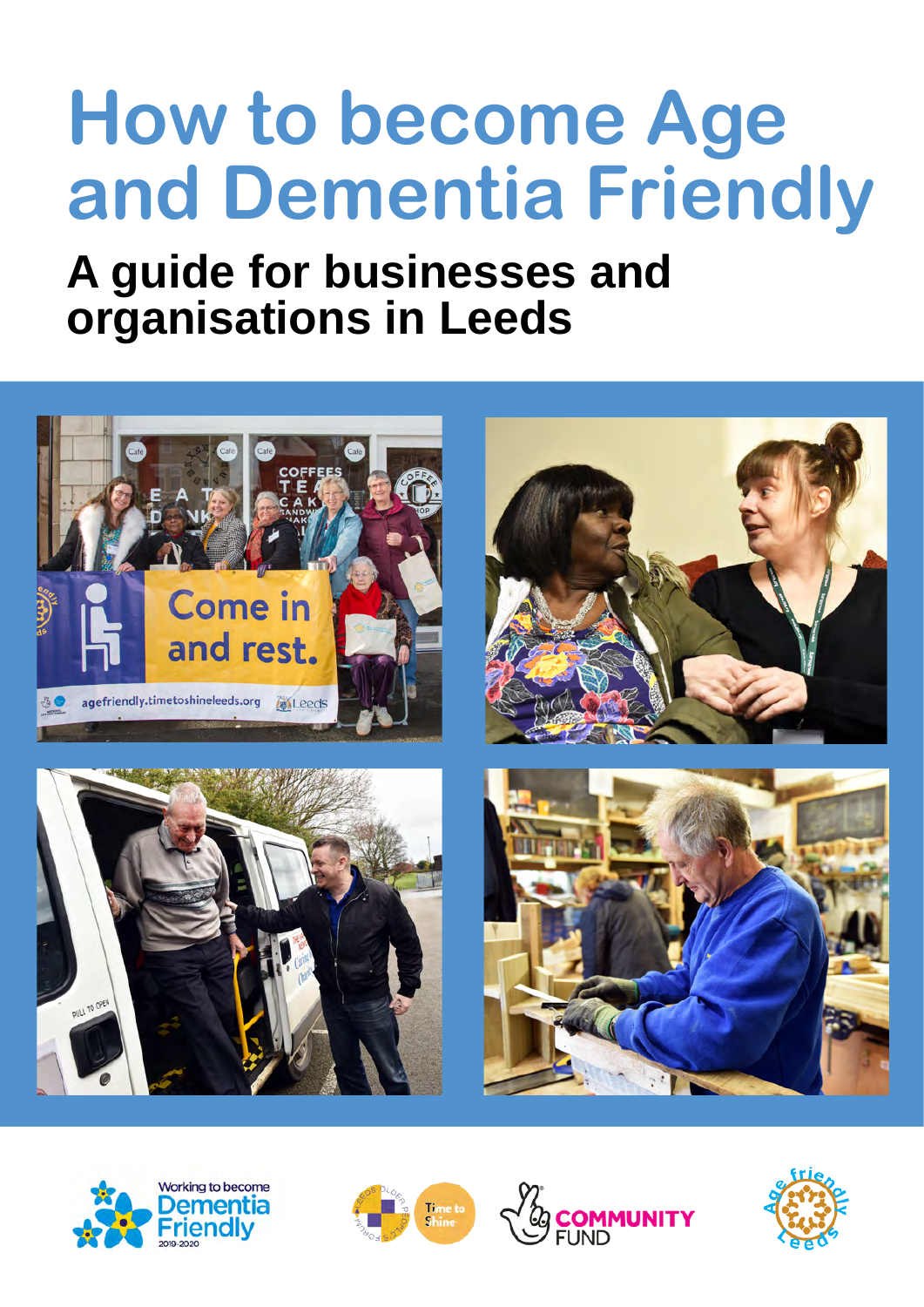**An age-friendly world enables people of all ages to actively participate in community activities and treats everyone with respect, regardless of their age.**

*World Health Organisation*



#### **A dementia-friendly community is a city, town or village where people with dementia feel understood, valued and able to contribute to their community.**



*The Alzheimer's Society*



**This guide aims to encourage local businesses and organisations to contribute to making Leeds a place where older people, and people living with dementia, actively participate in the life of the city.**

#### What's in it for businesses?

- 47p of every £1 spent in the UK is spent by someone over 50<sup>1</sup>, so there's a great financial incentive to build an age and dementia friendly reputation.
- Businesses that understand the needs of their community and are responsive to them are more likely to inspire customer loyalty.
- For businesses and organisations that would like to recruit volunteers, older people may be more likely to donate their time for an organisation which feels more welcoming and inclusive.
- Businesses which sign up will receive free publicity through [www.timetoshineleeds.](http://www.timetoshineleeds.org/friendly-communities) [org/friendly-communities](http://www.timetoshineleeds.org/friendly-communities) and have the opportunity to be listed on [www.](http://www.leedsdirectory.org) [leedsdirectory.org](http://www.leedsdirectory.org) to promote your services directly to older people. We will also promote your involvement through social media.









<sup>1</sup> Centre for Economic and Business Research, 2014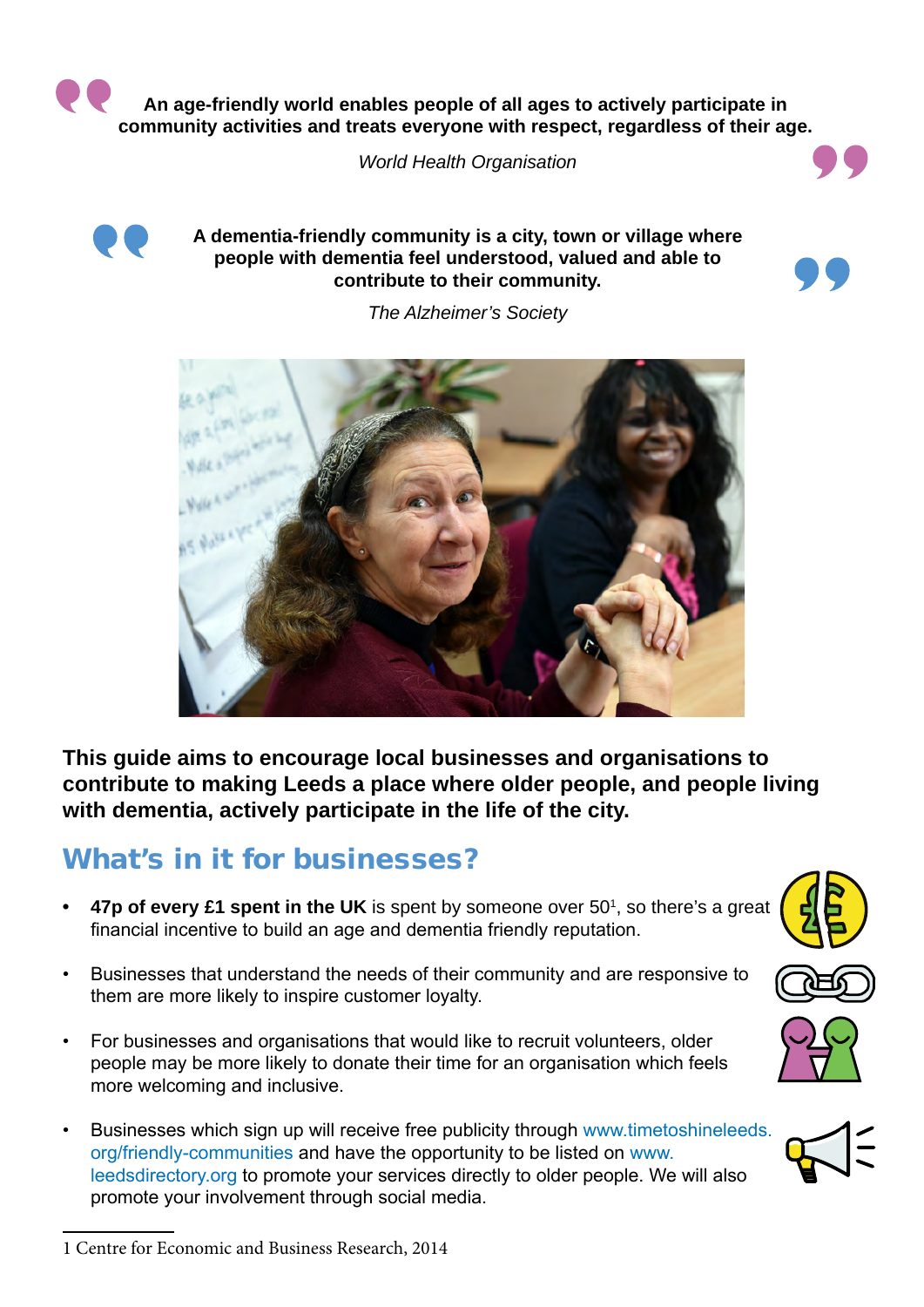#### What is Age Friendly?

Leeds is a member of the World Health Organisation's Global Network of Age Friendly Cities and Communities.

Being age friendly means providing a welcoming and positive experience for all customers, regardless of their age. It is not about achieving a standard. It's about taking the decision to make improvements at whatever pace you can.

An age friendly business is accessible, takes people's diverse needs into consideration when planning the physical environment, while also considering the attitudes of employees and how to communicate with customers.

#### What is Dementia Friendly?

Leeds is recognised by The Alzheimer's Society as a city which is working to become dementia friendly.

In a dementia friendly business people will have an understanding of dementia, and where possible adaptations will be made so that people with dementia can continue to use services and take part in everyday life in the way they want to.

By making a commitment to raise awareness amongst staff members or making adaptations to premises or service delivery, businesses can make a big difference to people living with dementia and their family and friends.

### Why Age AND Dementia Friendly?

It is important to know that although the strongest known risk factor for developing dementia is age, dementia is not an inevitable consequence of ageing. Furthermore dementia does not exclusively affect older people – young onset dementia (defined as the onset of symptoms before the age of 65) accounts for up to 9% of cases.

By bringing age friendly and dementia friendly together, it is hoped that both initiatives can extend their reach and their impact, therefore benefiting more people across Leeds.